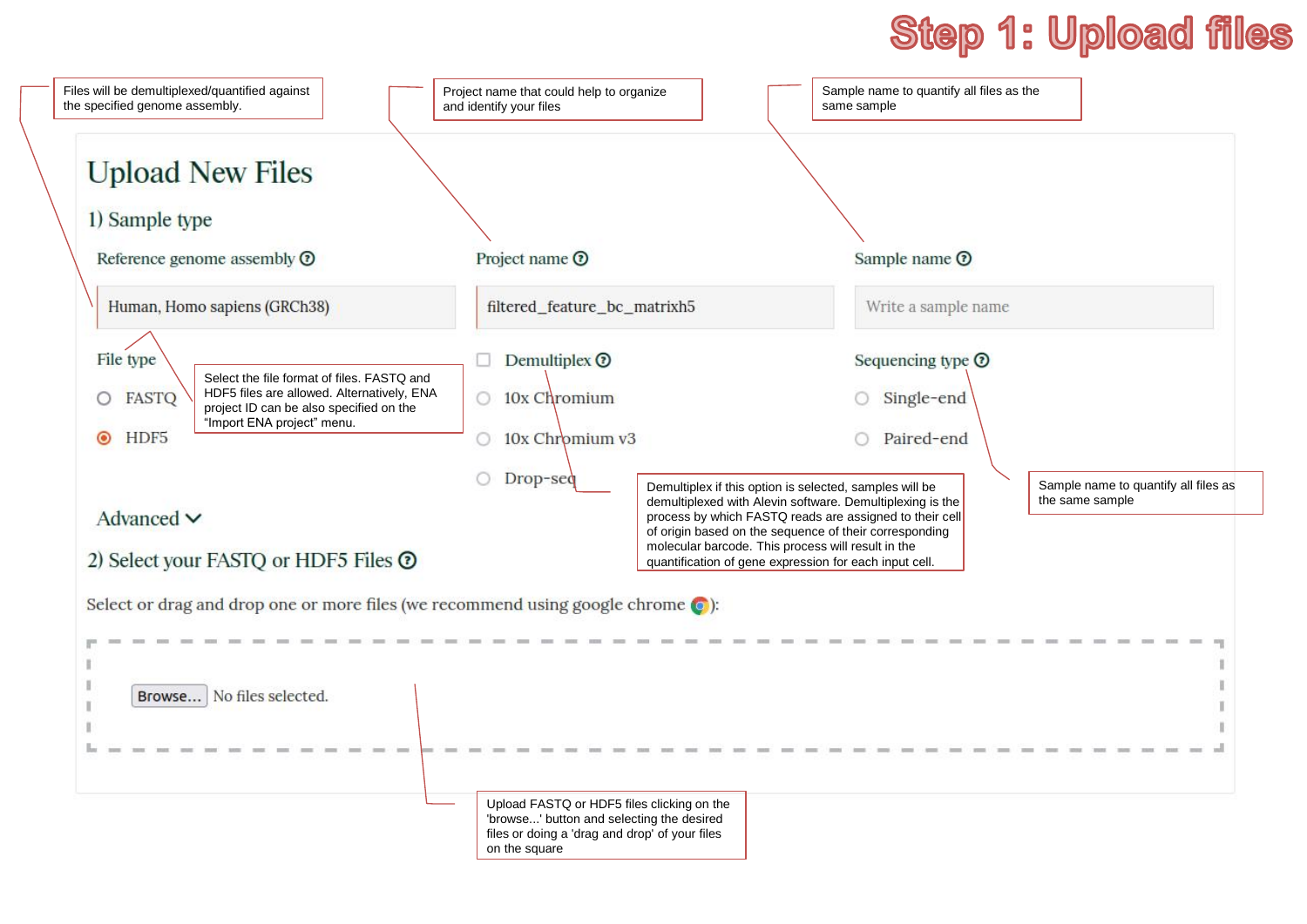## **Step 2: Set Analysis parameters and launch analysis**

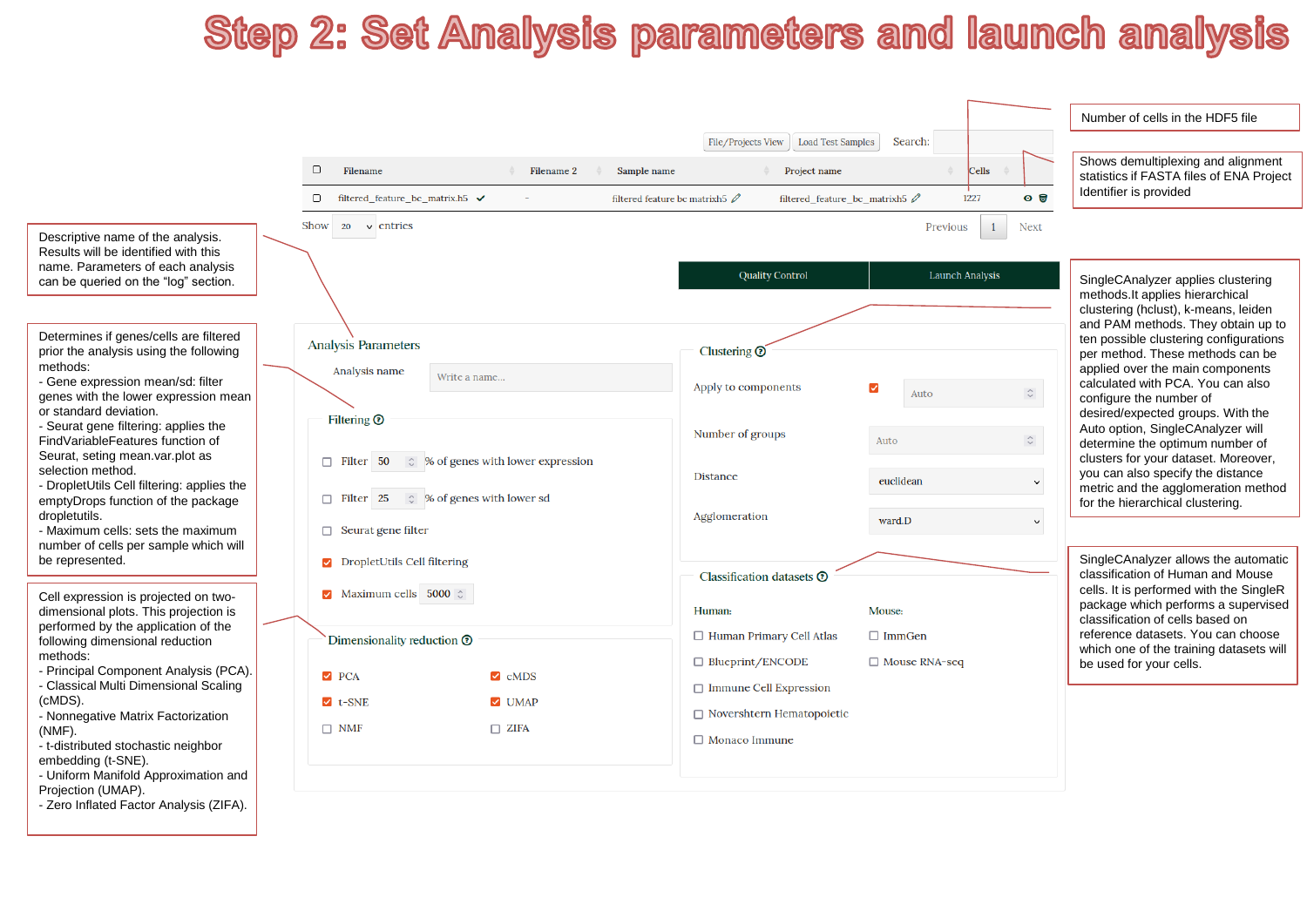### **Step 3: Explore Results**

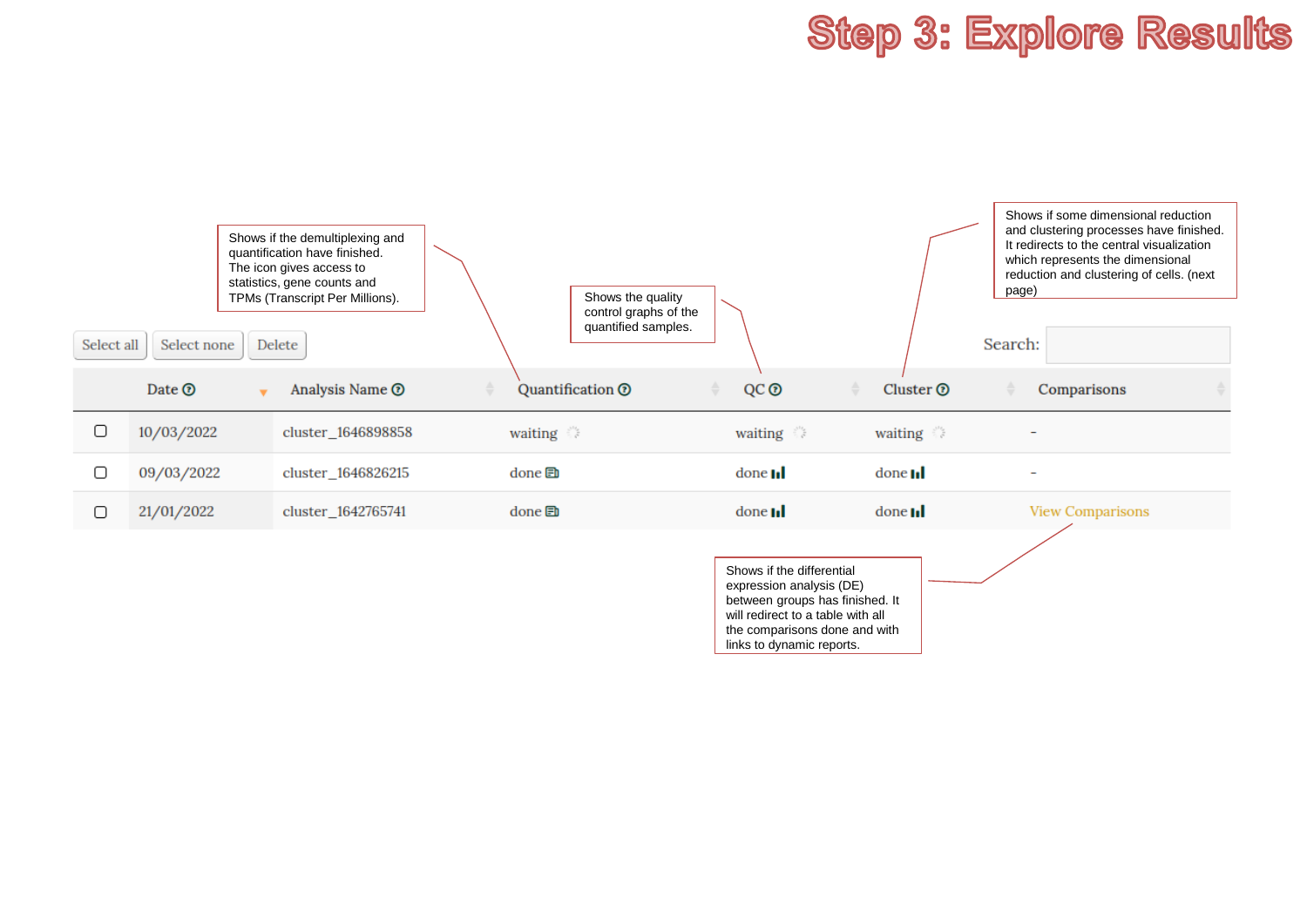## **Dimensional Reduction/Clustering Results**

Groups selected by the user. They can be added automatically by clicking on a star of the clusters or cell classification results. A manual modification is also possible adding or removing groups with "My Groups" controls or changing the cell group with the use of "Add to…" and "Remove from groups" buttons.

Generates new scatter plots which represent the expression of two genes in each cell

Colors each point with a scale color which represents the expression of the selected gene.

Points can be selected, or color and shape attributes can be changed based on clustering results. Ten possible clustering results were calculated with k means, PAM and hclust methods and can be explored clicking on the number.

Points can be selected, or color and shape attributes can be changed based on the cell population prediction performed by SingleR



#### My Groups  $\div \equiv 9$  &

- $\bullet$  B cells (199)
- $\bullet$  Monocytes (432)
- $\bullet$  NK cells (161)
- $\bullet$  T cells, CD4+ (347)
- $\bullet$  T cells, CD8+ (88)

### New Gene Expression Plot



### Color by Gene Expression







 $t$ -SNE

 $20 \frac{12}{9}$ 

15

 $10<sup>10</sup>$ 

 $\mathbf{e}$  $\gamma_{\rm g}$  $\mathcal{V}_\alpha$  **UMAP** 

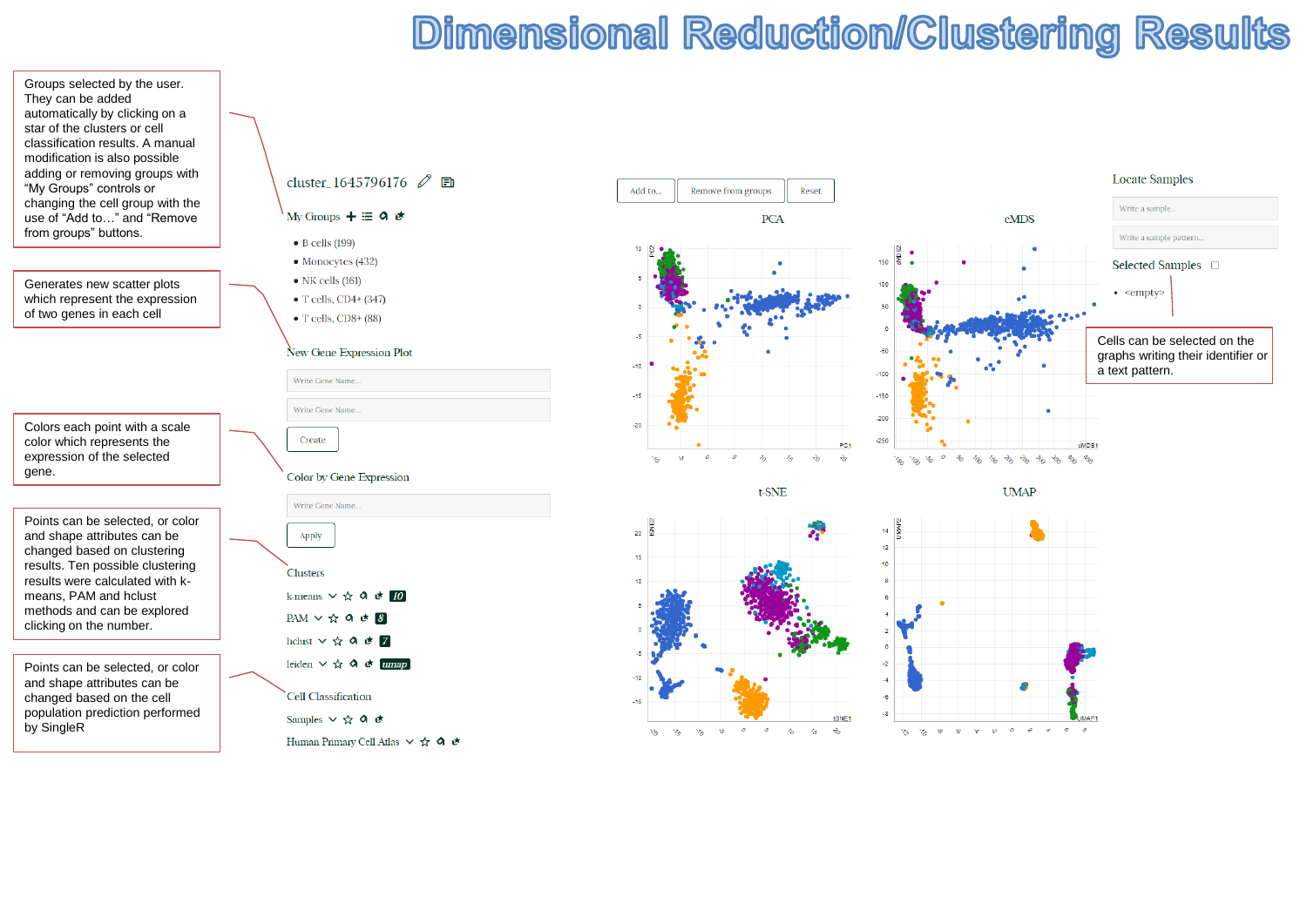### **Differential Expression Results**



log2FC

685 significant genes of 16290

Select all Select none Search: Show  $100 \times$  entries  $Exp k-means_1,k ID<sub>O</sub>$ Symbol<sup>O</sup> ExpMean <sup>®</sup> Exp k-means  $60$ means\_2,k-means\_3,klog2FC <sup>O</sup> IfcSE<sup>O</sup> Stat <sup>O</sup> p-value  $\odot$ padj<sup>o</sup> means\_4,k-means\_5 $\circledcirc$  $\boldsymbol{\alpha}$ ENSG00000134539.16 KLRD1 0.205 2.429 0.072  $-1.677$ 0.076  $-37.021$ 5.3e-300 8.6e-296  $\alpha$ ENSG00000115523.16 GNLY 0.345 4.207 0.115  $-2.223$ 0.143  $-35.942$ 6.8e-283 5.5e-279 PRF1 0.29 0.16 0.079  $\mathbf \Omega$ ENSG00000180644.7 2.488  $-1.589$  $-35.367$ 5.5e-274 3.0e-270  $\alpha$ ENSG00000077984.5 CST7 0.306 2.524 0.174  $-1.586$ 0.079  $-32.271$ 1.8e-228  $7.2e - 225$ 0.026  $\alpha$ ENSG00000137441.7 FGFBP2 0.128 1.839  $-1.469$ 0.086  $-28.807$ 1.8e-182 5.8e-179  $\boldsymbol{\alpha}$ ENSG00000159674.11 SPON<sub>2</sub> 0.158 1.833 0.058  $-1.421$ 0.087  $-27.407$ 2.3e-165 6.2e-162  $\alpha$ ENSG00000172543.7 CTSW 0.499 2.713 0.367  $-1.441$ 0.094  $-27.114$ 6.7e-162 1.6e-158 **GZMA**  $\mbox{-}1.6$  $0.11$  $\mathbf G$ ENSG00000145649.7 0.424 2.874 0.278  $-26.017$  $3.2e-149$ 6.5e-146  $\overline{M}$ ENSG00000105374.9 NKG7  $0.54$ 3.885 0.341  $-1.865$  $0.153$  $-25.265$  $7.8e - 141$  $1.4e-137$ Ensembl Statistic Official Gene Expression Mean Mean expression log2 **Standard** Unadjusted<br>p-value Adjusted p-valueGene Symbol of scaled fold calculated by mean of expression error of Identifier of each gene in the first in the first change of the log2 the selected each gene analysis each gene in the input scaled fold group group each gene method samples samples samples change